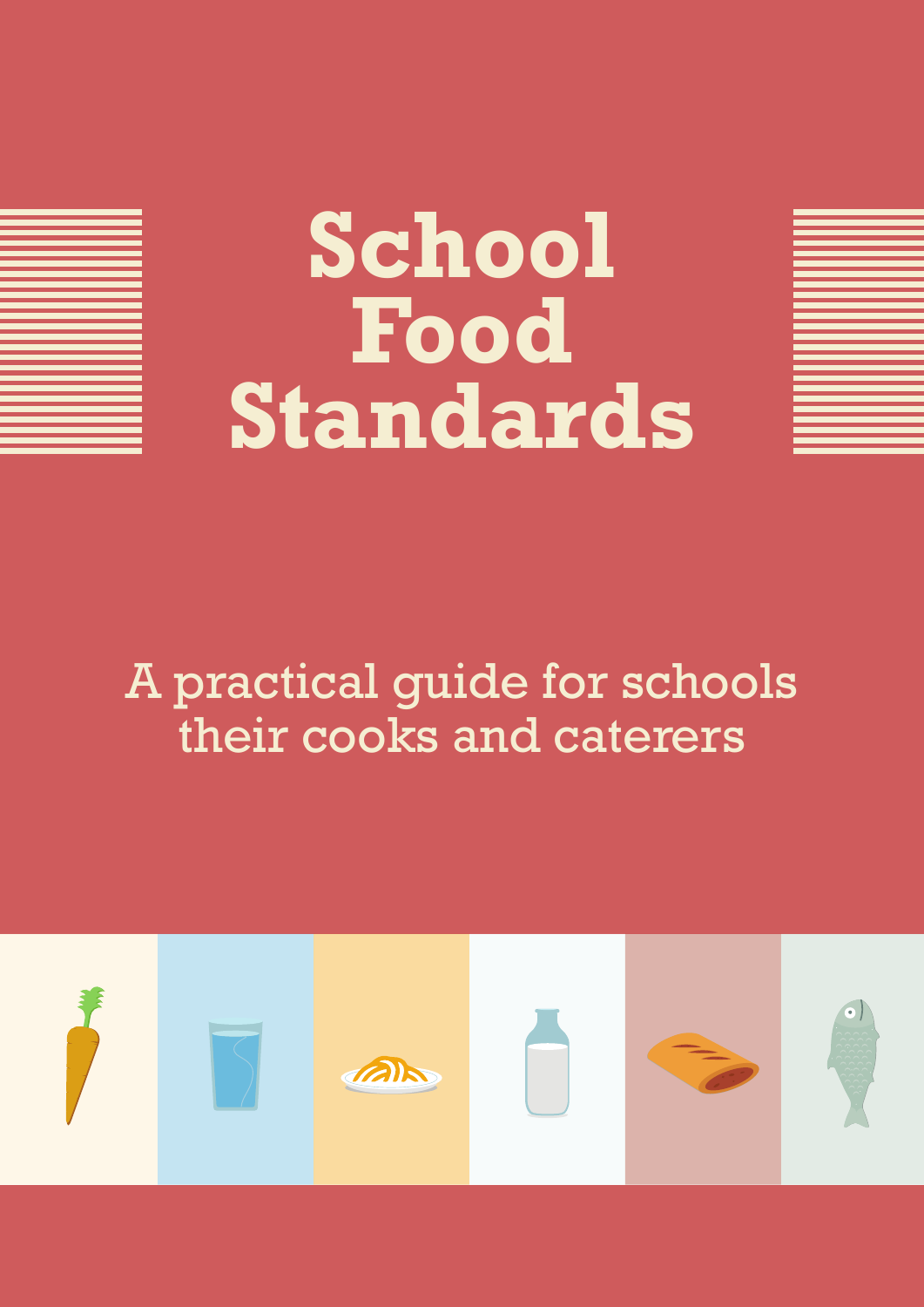# **Contents Page**

## **Eating in school should be a pleasurable experience: time spent sharing good food with peers and teachers.**

These school food standards are intended to help children develop healthy eating habits and ensure that they get the energy and nutrition they need across the whole school day. It is just as important to cook food that looks good and tastes delicious; to talk to children about what is on offer and recommend dishes; to reduce queuing; and to serve the food in a pleasant environment where they can eat with their friends.

As a general principle, it is important to provide a wide range of foods across the week. Variety is key – whether it is different fruits, vegetables, grains, pulses or types of meat and fish. Children love to hear the stories behind their food. Use fresh, sustainable and locally-sourced ingredients (best of all, from the school vegetable garden) and talk to them about what they are eating. Go to **www.schoolfoodplan.com/www** to find examples of what other schools are doing to encourage children to eat well.

Buying foods in line with the **Government Buying Standards** will help reduce salt, saturated fat and sugar, and increase fruit, vegetable and fibre content.

## **03 The standards for school lunches**

 A summary of the mandatory food-based standards. To print off a poster (to put on your kitchen wall) please go to: **www.schoolfoodplan.com/standards**

## **04 Implementing the standards**

 This section is broken down by food group. It explains why the standards within each food group matter, and gives advice on how to deliver them well.

## **06 Portion sizes & food groups**

 You can also download a wall-chart separately if you wish, at: **www.schoolfoodplan.com/standards**

## **10 Top tips**

- Increasing iron, zinc and calcium in your menus
- Managing food allergies and intolerances

## **11 Standards for school food other than lunch** Advice on food served outside lunchtime, including breakfast clubs, mid-

morning break, tuck shops, vending machines, and after school clubs.

- **12 Advice for preparing varied and tasty menus**
- **13 Good procurement and Government Buying Standards**

## **14 Where to go for more information and advice** Additional resources and practical tools to help you implement the school food standards.

## **15 Checklists**

 For lunch and food served other than lunch. To print, please go to: **www.schoolfoodplan.com/standards**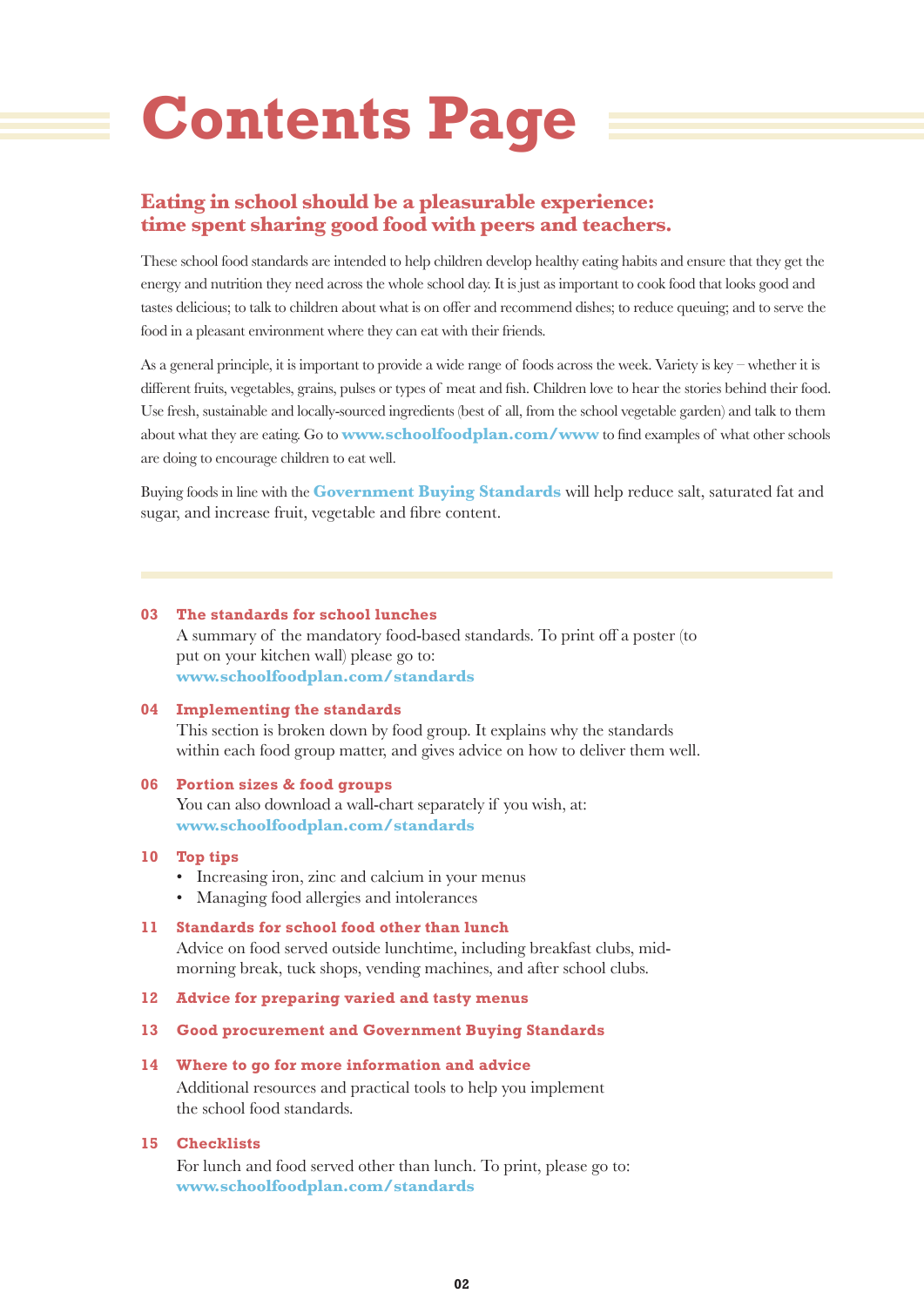# **The standards for** *school lunches*





One or more portions of food from this group every day

Three or more different starchy foods each week

One or more wholegrain varieties of starchy food each week

Starchy food cooked in fat or oil no more than two days each week *(applies across the whole school day)*

Bread - with no added fat or oil - must be available every day



## Meat, fish, eggs, beans

*and other non-dairy sources of protein*

A portion of food from this group every day

A portion of meat or poultry on three or more days each week

Oily fish once or more every three weeks

For vegetarians, a portion of non-dairy protein on three or more days each week

A meat or poultry product (manufactured or homemade, and meeting the legal requirements) no more than once each week in primary schools and twice each week in secondary schools

*(applies across the whole school day)*



## Fruit and **Vegetables**

One or more portions of vegetables or salad as an accompaniment every day

One or more portions of fruit every day

A dessert containing at least 50% fruit two or more times each week

At least three different fruits and three different vegetables each week



## Milk and dairy

A portion of food from this group every day

Lower fat milk and lactose reduced milk must be available for drinking at least once a day during school hours



## Healthier drinks

*applies across the whole school day*

Free, fresh drinking water at all times

The only drinks permitted are:

- Plain water (still or carbonated)
- Lower fat milk or lactose reduced milk
- Fruit or vegetable juice (max 150mls)
- Plain soya, rice or oat drinks enriched with calcium; plain fermented milk (e.g. yoghurt) drinks
- Unsweetened combinations of fruit or vegetable juice with plain water (still or carbonated)
- Combinations of fruit juice and lower fat milk or plain yoghurt, plain soya, rice or oat drinks enriched with calcium; cocoa and lower fat milk; flavoured lower fat milk
- Tea, coffee, hot chocolate

Combination drinks are limited to a portion size of 330mls. They may contain added vitamins or minerals, but no more than 5% added sugars or honey or 150mls fruit juice. Fruit juice combination drinks must be at least 45% fruit juice

## Foods high in fat, sugar and salt

No more than two portions of food that have been deep-fried, batter-coated, or breadcrumb-coated, each week *(applies across the whole school day)*

No more than two portions of food which include pastry each week *(applies across the whole school day)*

No snacks, except nuts, seeds, vegetables and fruit with no added salt, sugar or fat *(applies across the whole school day)*

Savoury crackers or breadsticks can be served at lunch with fruit or vegetables or dairy food

No confectionery, chocolate or chocolatecoated products *(applies across the whole school day)*

Desserts, cakes and biscuits are allowed at lunchtime. They must not contain any confectionery

Salt must not be available to add to food after it has been cooked

Any condiments must be limited to sachets or portions of no more than 10 grams or one teaspoonful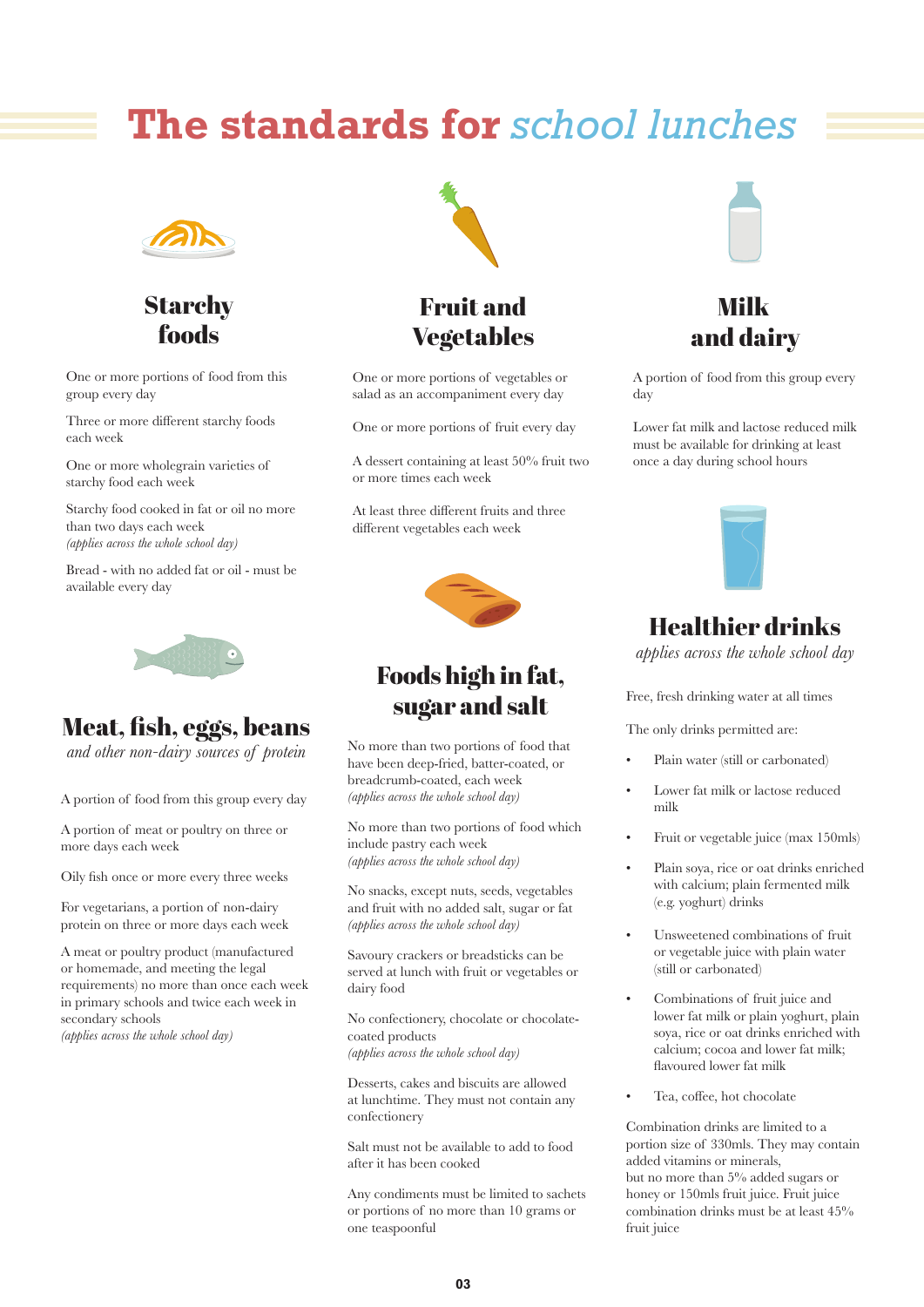# **Implementing the Standards**

A child's healthy, balanced diet should consist of:

- **1. Plenty of fruit and vegetables**
- **2. Plenty of unrefined starchy foods**
- **3. Some meat, fish, eggs, beans and other non-dairy sources of protein**
- **4. Some milk and dairy foods**

**(and a small amount of food and drink high in fat, sugar and/or salt)**



## Starchy foods

### **WHY IS THIS FOOD GROUP IMPORTANT?**

Starchy food is an important source of energy and B vitamins. Flour is fortified with iron and calcium too.

Wholegrain varieties of bread and pasta are good sources of fibre, which is important for a healthy digestive system.

Starchy foods help children feel full, so they are less likely to snack on foods high in fat, saturated fat, sugar, or salt.

## **TOP TIPS**

Use wholegrain varieties of starchy foods. Try using a 50:50 mix for pasta and rice.

Use at least half wholemeal or granary flour when making bread, puddings, cakes, biscuits, batters and sauces.

Use different types of bread, and look for products with higher fibre.

Do not add salt to water when cooking pasta, rice and other starchy foods.

Instead, add flavour to the main dish by using herbs, spices, garlic and vegetables.



## Fruit and Vegetables Milk and dairy

#### **WHY IS THIS FOOD GROUP IMPORTANT?**

Getting children to eat more fruit and vegetables (particularly vegetables) is vital for good health. Introducing children to a wide variety of fruit and vegetables establishes healthy eating habits for life, reducing the risk of heart disease, stroke and some cancers.

Fruit and vegetables are a good source of essential vitamins and minerals. They are also often a good source of fibre.

Fruit and vegetables add colour, flavour and variety to meals.

## **TOP TIPS**

Make sure your 'meal deals' always contain at least one portion of vegetable and one portion of fruit.

Provide at least two different coloured vegetables and fruits each day.

Buy fruit and vegetables that are in season.

Choose canned products in water or 'natural juice', with no added salt or sugar.

Don't serve baked beans more than once a week, and choose low-sugar and low-salt varieties.

Pulses count as vegetables. (However, if you are serving pulses as a non-dairy protein for vegetarians, you will need a separate vegetable serving as well).

Steam vegetables or boil them in a minimal amount of water.

Make sure that fruit and vegetables are displayed prominently and attractively. Talk to the children to encourage them to try new vegetable and fruit dishes.

Using produce from the school garden is a great way to encourage children to try new vegetables and fruit.

Price a portion of fruit so that it's cheaper than a hot or cold dessert.

For the benefit of picky eaters, smuggle lots of vegetables into composite dishes such as Bolognese or chilli con carne.

### **WHY IS THIS FOOD GROUP IMPORTANT?**

Dairy foods are a rich source of energy, protein, calcium, vitamin A and riboflavin.

### **TOP TIPS**

Hard cheeses such as cheddar tend to be higher in saturated fat than softer cheese. When using hard cheeses, choose stronger-tasting varieties and use smaller amounts.

Offer frozen yoghurt as an alternative to ice cream.

Buy low-sugar varieties of milkshakes and yoghurt drinks. Better still, make them yourself using fruit to sweeten them.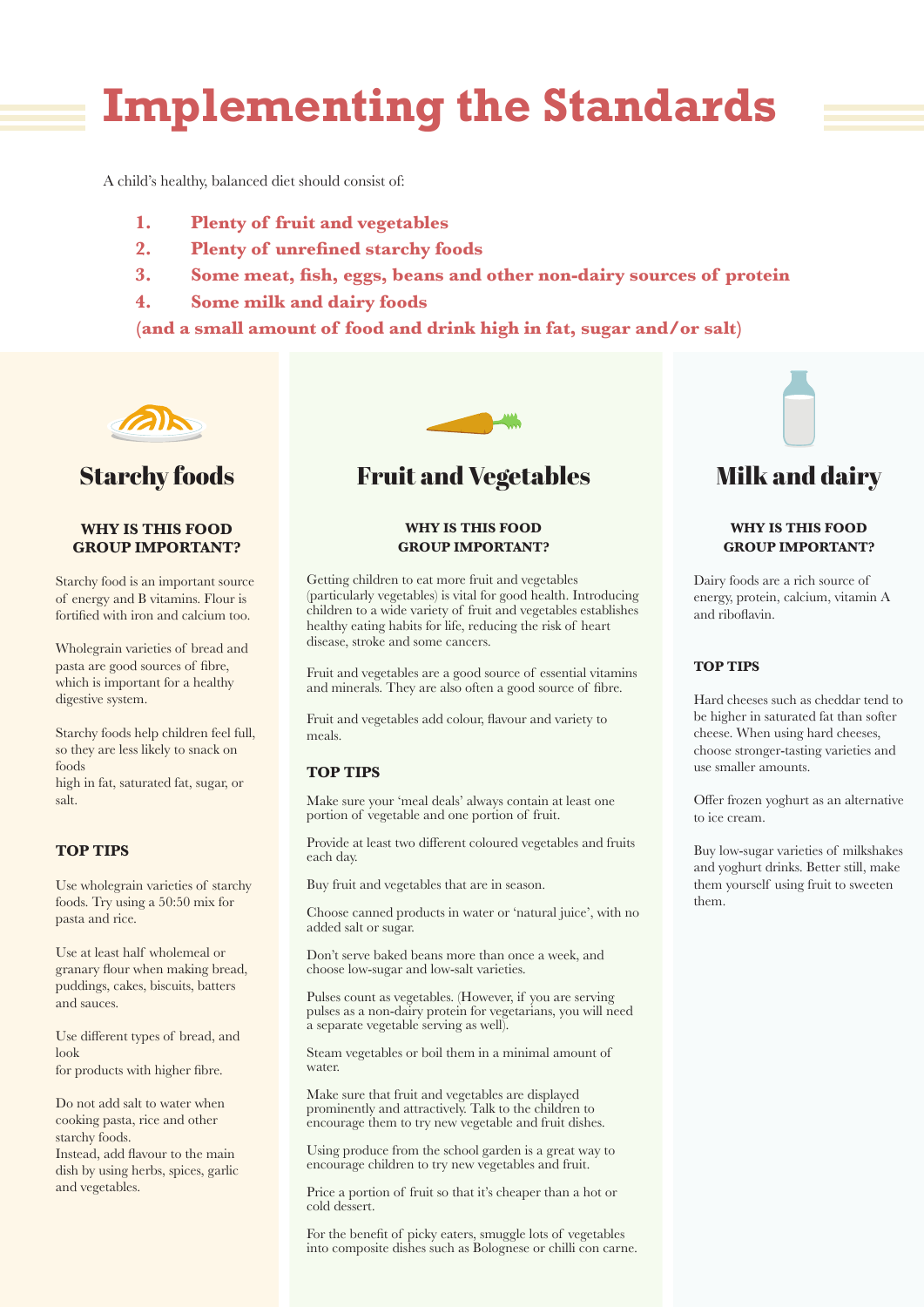The food-based standards specify which types of food should be served at school, and how often. Procuring foods in line with **Government Buying Standards** (see **http://sd.defra.gov.uk/ advice/public/buying**) will help reduce salt, saturated fat and sugar, and increase fruit, vegetable and fibre content.



## Meat, fish, eggs, beans *and other non-dairy sources of protein*

#### **WHY IS THIS FOOD GROUP IMPORTANT?**

Foods from this group provide protein and essential minerals, including iron and zinc.

Oily fish provides omega-3 fatty acids (which are beneficial to health) and vitamins A and D.

## **TOP TIPS**

Be aware that canned tuna is not a good source of omega-3 fatty acids.

Ensure vegetarian meals are as varied as the rest of the menu by using pulses twice a week, soya, tofu, or Quorn™ once or twice each week, and eggs and cheese once or twice each week.

Encourage all children to have a meat-free day each week, using alternatives such as pulses, soya mince, tofu and Quorn™.

Go to the Marine Stewardship Council (**www.msc.org**) for advice on buying responsibly sourced fish.



## Foods high in fat, sugar and salt

#### **WHY IS IT IMPORTANT TO LIMIT PROVISION OF FOOD FROM THIS GROUP?**

Foods from this group are often high in energy (calories) but provide few other nutrients.

Reducing saturated fat intake can help reduce the risk of heart disease. Eating unsaturated fats instead, which are found in foods such as oily fish, nuts and seeds, and sunflower and olive oils, can help lower blood cholesterol.

Too much salt can encourage a taste for salty foods, potentially leading to high blood pressure in later life.

High sugar intake provides unnecessary calories and can lead to weight gain and tooth decay.

## **TOP TIPS**

Saturated fat is linked to an increased risk of heart disease, so choose mono- and poly-unsaturated fats – such as rapeseed, soya, sunflower and olive oils – wherever possible for cooking or salad dressings.

Avoid products that list partially hydrogenated fat or oil on the label.

Use higher fibre ingredients, such as wholemeal flour, alongside or instead of white flour.

Reduce the amount of sugar used in dishes. Use fresh or dried fruit to sweeten dishes.

Ask suppliers for nutritional information, and read food labels to check the amount of fat, saturated fat, salt and sugars in their products.

Instead of salt, use herbs, spices, garlic, vegetables and fruits to add flavour to dishes.

Do not use flavour enhancers such as MSG or E621. These can be very high in sodium.

Choose biscuits, cakes and pastries that are lower in fat, saturated fat, sugar and salt. Where possible, choose products that meet the Responsibility Deal targets. **https://responsibilitydeal.dh.gov.uk** 

If buying ready meals, choose those with less than 6g saturated fat per portion.



#### **WHY ARE HEALTHY DRINKS IMPORTANT?**

Water should be the default drink for every child. The more it is offered, the more readily they will accept it. Sugary or sweetened drinks often have no nutritional value, contribute to weight gain, and can cause tooth decay.

## **TOP TIPS**

Provide drinks that are unsweetened, unfortified and additive-free.

Avoid drinks containing preservatives, flavourings, colourings and sweeteners.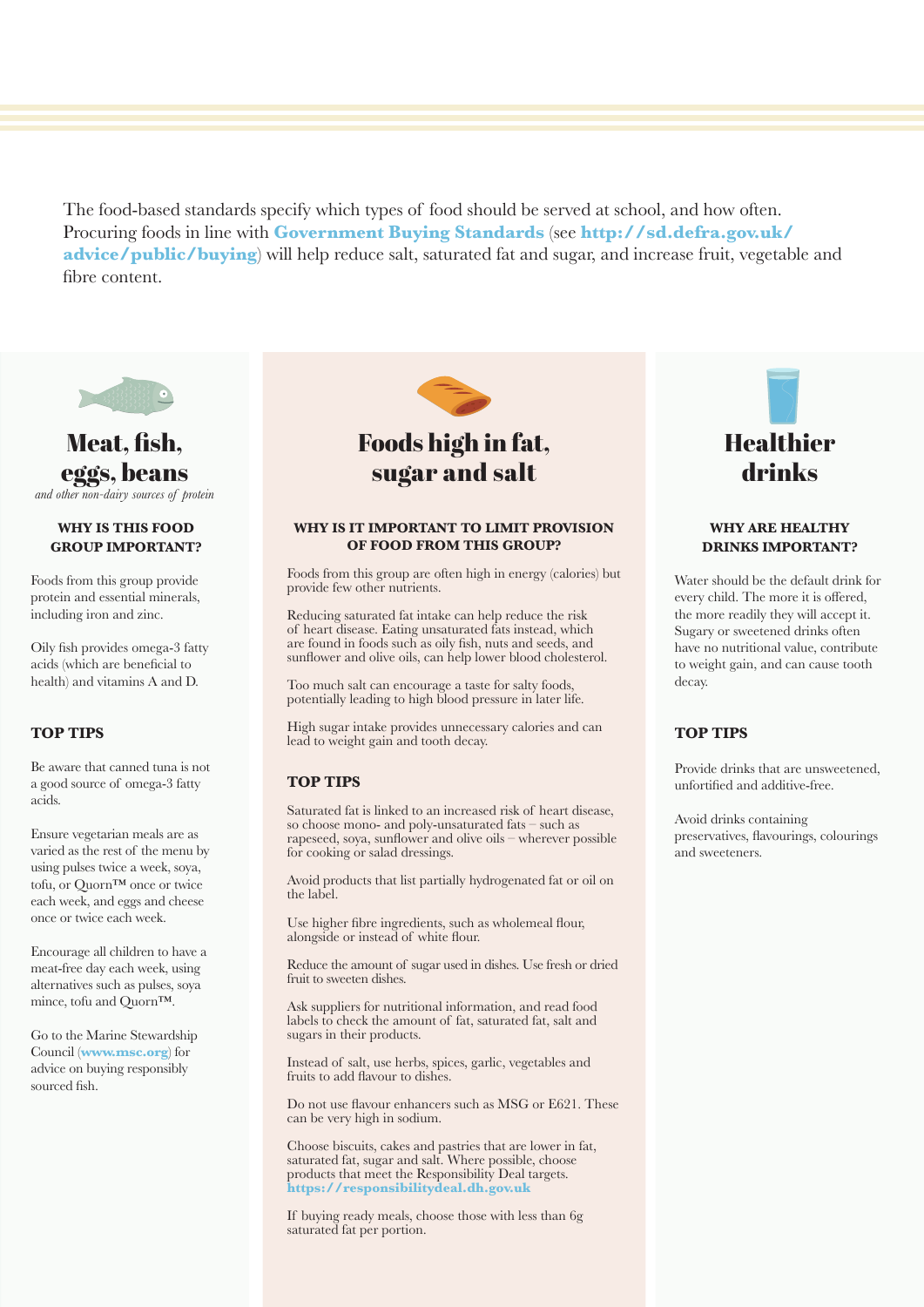# **Portion sizes and food groups**





**This includes all breads, potatoes, rice, couscous, bulgur wheat, semolina, tapioca, maize, cornmeal, noodles and pasta, oats, millet, barley, buckwheat, rye, spelt, plantain, yam, sweet potato, and cassava.**

| Food                                                                                                                                                                   |                    | Primary<br>4-10 year olds                                                                                                                        | Secondary<br>11-18 year olds                                                                                        |
|------------------------------------------------------------------------------------------------------------------------------------------------------------------------|--------------------|--------------------------------------------------------------------------------------------------------------------------------------------------|---------------------------------------------------------------------------------------------------------------------|
| <b>Bread:</b> includes white, wholemeal, granary,<br>brown, wheatgerm, multigrain, potato bread,<br>chapattis, plain baked naan, rotis, rolls, bagels,<br>pitta, wraps |                    | $(50-70g)$<br>1-2 slices of medium bread<br>1 small roll<br>1 small or $\frac{1}{2}$ large bagel<br>1 small pitta<br>$26$ " wraps<br>$110"$ wrap | $(80-100g)$<br>2 thick slices of bread<br>1 large roll or sub roll<br>1 large bagel<br>1 large pitta<br>$112"$ wrap |
| Potatoes or sweet potato: includes boiled mashed                                                                                                                       | Raw                | $120 - 170g$                                                                                                                                     | $200 - 250g$                                                                                                        |
| Jacket and baked potatoes                                                                                                                                              | Raw                | $200 - 280$ g                                                                                                                                    | $330 - 410g$                                                                                                        |
| Other starchy root vegetables:<br>includes yam, plantain, cocoyam and cassava                                                                                          | Raw                | $100 - 150g$                                                                                                                                     | $150 - 200g$                                                                                                        |
| Pasta and noodles: includes white and<br>wholemeal spaghetti, noodles and pasta shapes                                                                                 | Dried <sup>2</sup> | $45-65g$                                                                                                                                         | $65-80g$                                                                                                            |
| <b>Rice:</b> includes white and brown rice                                                                                                                             | Dried <sup>3</sup> | $35-55g$                                                                                                                                         | $55-65g$                                                                                                            |
| <b>Other grains:</b> includes couscous, bulgur wheat,<br>maize (polenta) and cornmeal                                                                                  | Dried              | $40-60g$                                                                                                                                         | $60 - 70$ g                                                                                                         |

**Typical portion sizes (grams/mls/household measures) raw and cooked food**

**Starchy foods where fat or oil has been added before or during the cooking process:** include roast or sautéed potatoes, chips, potato wedges, pre-prepared potato products, fried rice, bread, or noodles, hash browns, garlic bread, Yorkshire pudding, chapattis and naan made with fat, pancakes and waffles cooked in oil.

| <b>Potatoes cooked in oil or fat:</b> includes roast<br>or sautéed potatoes, chips, potato wedges, other<br>processed potato products such as waffles | Raw   | $70 - 100g$                | $120 - 150g$                |
|-------------------------------------------------------------------------------------------------------------------------------------------------------|-------|----------------------------|-----------------------------|
| <b>Garlic bread</b> (as an accompaniment)                                                                                                             | Dried | 20 <sub>g</sub><br>1 slice | 40 <sub>g</sub><br>2 slices |

**Bread with no added fat or oil must be available every day.** All types of plain bread with no added fat or oil, including brown, wholemeal, granary, white, mixtures of white and wholemeal, pitta, rolls, chapattis, naan, ciabatta, and herb bread.

Note: Wholegrain (i.e. made with, or containing whole grain): starchy wholegrains include wholemeal, granary flour, bread and bread products, wholewheat pasta, brown rice and oats. Higher-fibre white bread, 50/50 bread, half/half wholegrain and white mixes, such as 50/50 mix of brown and white rice, 50/50 whole wheat and white pasta.

1 Based on average weight change of wholemeal and white spaghetti, pasta shapes and noodles

<sup>2</sup> Based on average weight change of white and brown rice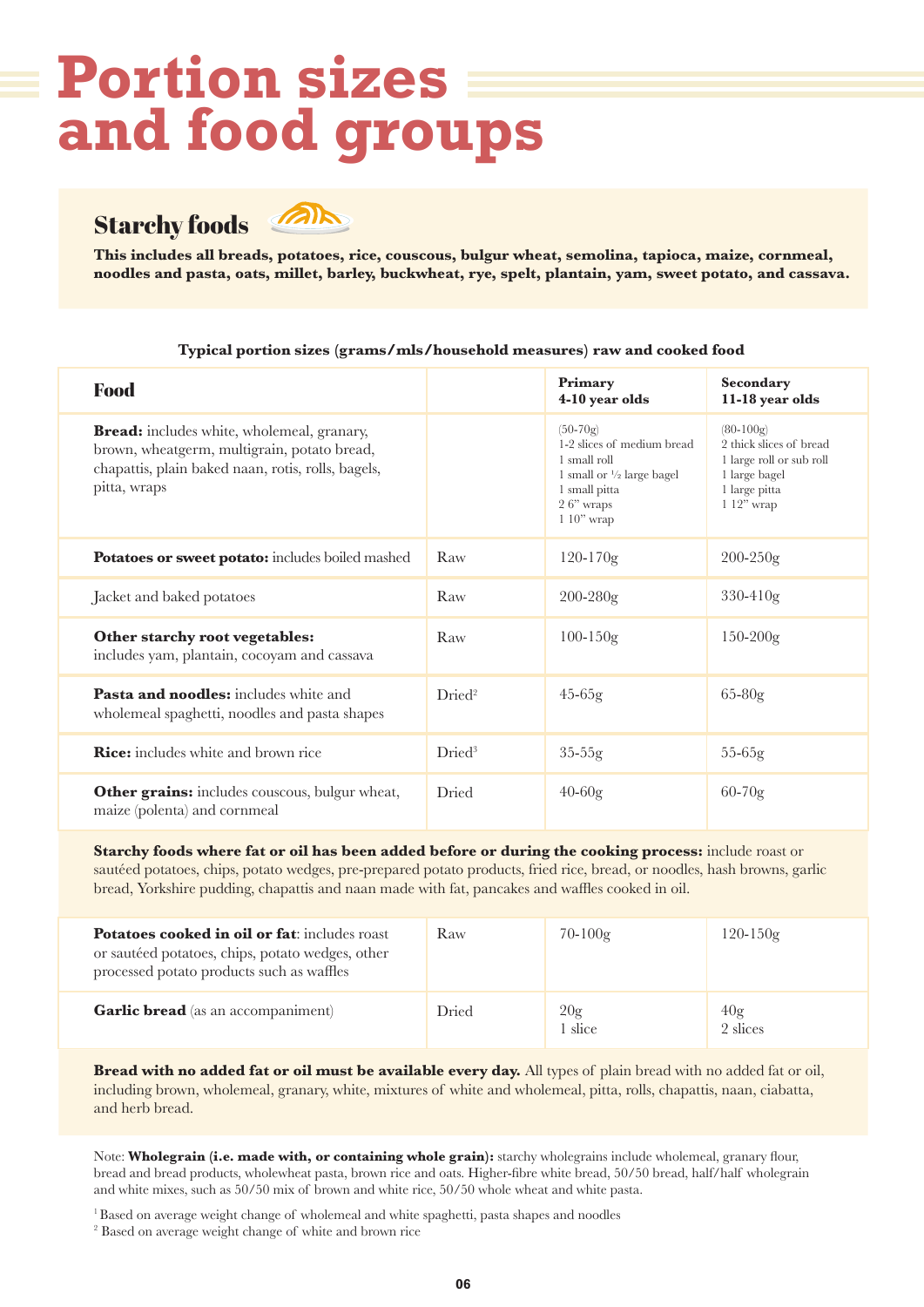## Fruit and Vegetables

**This includes vegetables in all forms, including fresh, frozen, canned, dried and juiced, as well as pulses such as beans and lentils.** Vegetables or salad should be offered as an accompaniment to every meal, in addition to any vegetables used as ingredients in composite dishes such as casseroles and stews. Potatoes are classed as a starchy food and are not included in this food group.

| Food                                                                                                                                                                                 |                    | Primary<br>4-10 year olds   | Secondary<br>11-18 year olds       |
|--------------------------------------------------------------------------------------------------------------------------------------------------------------------------------------|--------------------|-----------------------------|------------------------------------|
| Vegetables or mixed salad, salad bars                                                                                                                                                | Raw                | $40-60g$                    | 80 <sub>g</sub>                    |
| Vegetables including peas, green beans,<br>sweetcorn, carrots, mixed vegetables, cauliflower,<br>broccoli, swede, turnip, leek, Brussels sprouts,<br>cabbage, spinach, spring greens | Cooked             | $40-60g$<br>1-2 tablespoons | 80 <sub>g</sub><br>2-3 tablespoons |
| Pulses include lentils, kidney beans, chick peas                                                                                                                                     | Dried <sup>1</sup> | $15-20g$                    | 30 <sub>g</sub>                    |
|                                                                                                                                                                                      | Cooked             | $40-60g$<br>1-2 tablespoons | 80 <sub>g</sub><br>3 tablespoons   |
| Baked beans in tomato sauce<br>(as an accompaniment)                                                                                                                                 | Cooked             | $50-70g$<br>1-2 tablespoons | $90 - 100$ g<br>3 tablespoons      |
| Vegetable-based soup                                                                                                                                                                 | Cooked             | $200 - 250g$                | $250 - 300g$                       |

### **Typical portion sizes (grams/mls/household measures) raw and cooked food**

**Fruits** in all forms, including fresh, frozen, canned, dried and juiced. Fruits can be provided within other dishes - for example, fruit-based desserts such as crumbles.

| Large-size fruit, e.g. apples, pears,                | Raw   | $75 - 100$ g                             | $100 - 150g$                      |
|------------------------------------------------------|-------|------------------------------------------|-----------------------------------|
| bananas, peaches                                     |       | 1 small sized fruit with skin            | 1 medium sized fruit with skin    |
| Medium-size fruit, e.g. satsumas, tangerines,        | Raw   | $50 - 100$ g                             | $80 - 100$ g                      |
| plums, apricots, kiwis                               |       | 1 fruit with skin                        | 1-2 fruits with skin              |
| Small fruits, e.g. strawberries, raspberries, grapes | Raw   | $40-60g$<br>$10-15$ fruits               | 80 <sub>g</sub><br>$15-20$ fruits |
| Dried fruit, e.g. raisins, sultanas, apricots        | Dried | $15-30g$<br>$\frac{1}{2}$ - 1 tablespoon | $25-30g$<br>l tablespoon          |

All fruit-based desserts should have a content of at least  $50\%$  fruit measured by weight of the raw ingredients (e.g. fruit crumble, fruit pie, fruit sponge, fruit cobbler, fruit jelly). Fruit used as decoration or jam added to a dessert does not count towards this standard.

| Fruit salad, fruit tinned in juice and stewed fruit | Raw/cooked | $65 - 100g$<br>$(40 \text{ g min fruit})$<br>2-3 tablespoons | 130g<br>$80g \text{ min}$ fruit)<br>3-4 tablespoons |
|-----------------------------------------------------|------------|--------------------------------------------------------------|-----------------------------------------------------|
|-----------------------------------------------------|------------|--------------------------------------------------------------|-----------------------------------------------------|

3 Based on average weight change of chickpeas, kidney beans and green lentils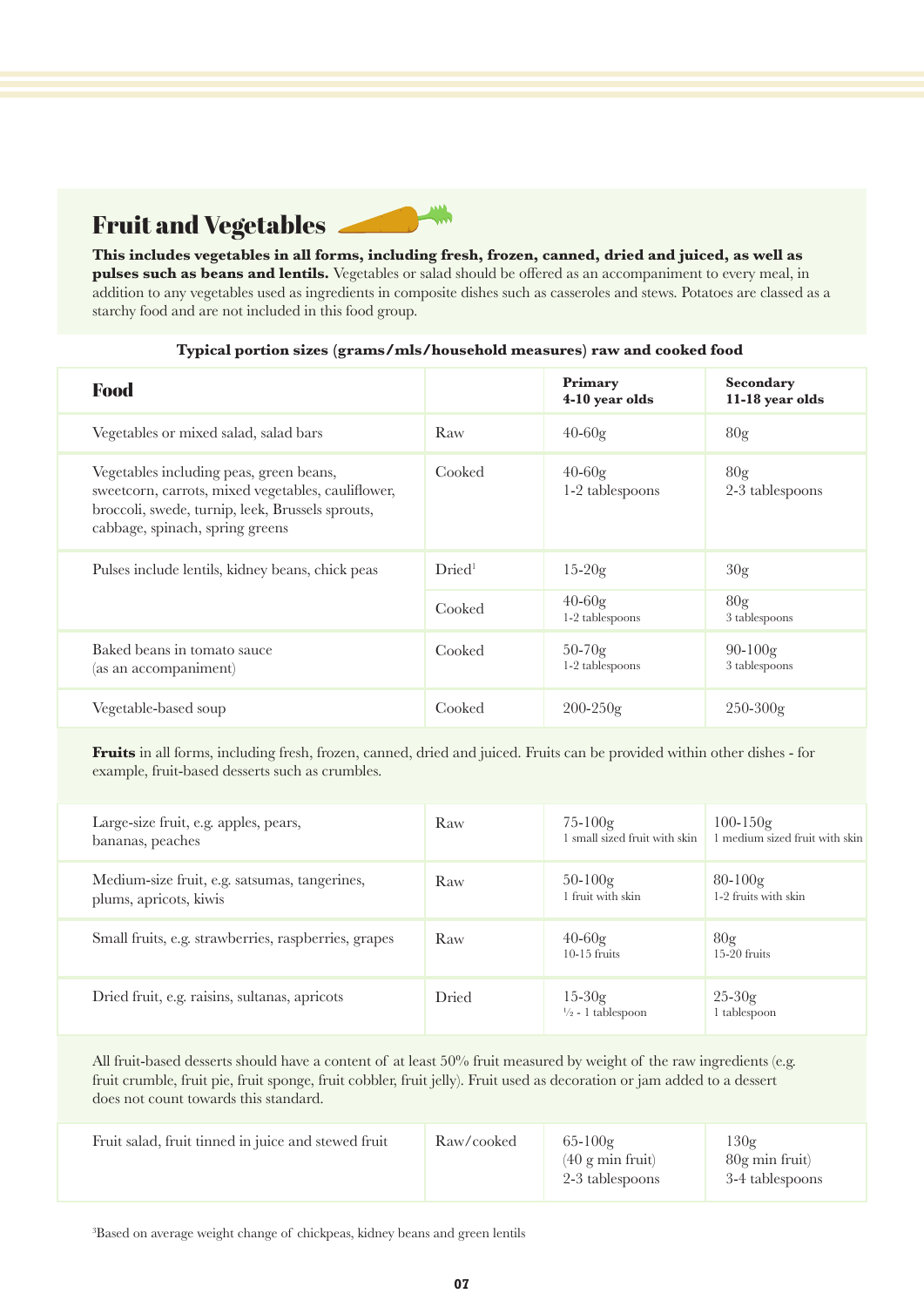# **Portion sizes and food groups**

## Meat, fish, eggs, beans and other non-dairy sources of protein

This includes fresh and frozen meat, poultry, fresh, frozen and canned fish, shellfish, eggs, meat alternatives (including products **such as soya and Quorn™), tofu, pulses such as beans (cannellini, kidney, pinto, borlotti, haricot, butter, but not green beans), chickpeas, lentils (red, green, brown and puy) and nuts.**

### **Typical portion sizes (grams/mls/household measures) raw and cooked food**

| <b>Food</b>                                                                                                                                                                                                                                                                               |            | Primary<br>4-10 year olds           | Secondary<br>11-18 year olds           |
|-------------------------------------------------------------------------------------------------------------------------------------------------------------------------------------------------------------------------------------------------------------------------------------------|------------|-------------------------------------|----------------------------------------|
| Roast red meat includes beef, lamb, pork, veal,<br>venison and goat. This is also the meat portion for<br>baked potato/sandwich fillings                                                                                                                                                  | Raw        | $50-80g$                            | $80-95g$                               |
| Roast poultry includes chicken, turkey and duck, as well<br>as dishes or products made from these meats                                                                                                                                                                                   | Raw        | $60-85g$                            | 85-125g                                |
| All dishes containing red meat or poultry (e.g. stew,<br>casserole, curry, sweet and sour, pie with potato topping)<br>Note: weight may be reduced proportionately in composite dishes if<br>adding another protein based food, such as beans/cheese/milk                                 | Raw        | $50 - 75g$                          | $75-90g$                               |
| Meat-based soup                                                                                                                                                                                                                                                                           | Cooked     | $200 - 250g$                        | $250 - 300$ g                          |
| White fish such as pollock, hake, coley, cod, haddock<br>and plaice - whether cooked alone, or in a dish such as a<br>casserole or fish pie, or as a breaded or battered product                                                                                                          | Raw        | $60-90g$                            | $90 - 125g$                            |
| Oily fish, such as fresh, tinned or frozen salmon,<br>sardines, pilchards, mackerel, herring, and fresh or<br>frozen tuna. Tuna only counts as an oily fish when it<br>is fresh or frozen because the omega-3 fatty acids are<br>removed during the canning process                       | Raw        | $55-80g$                            | $80 - 110g$                            |
| Fish or shellfish such as tuna, salmon, mackerel and<br>prawns, served in a salad, baked potato or sandwich                                                                                                                                                                               | Cooked     | $50 - 70g$                          | $70 - 100$ g                           |
| Egg served in a salad, baked potato or sandwich                                                                                                                                                                                                                                           | Cooked     | 1 <sub>egg</sub>                    | $1-2$ eggs                             |
| Meat alternatives made from soya beans, such as soya<br>mince, tofu and Quorn <sup>TM</sup> (e.g. vegetarian stew, curry,<br>tikka, sweet and sour). Note: weight may be reduced<br>proportionately in composite dishes if adding another protein-based<br>food such as beans/cheese/milk | Cooked     | $50-70g$                            | $70 - 100$ g                           |
| Pulses such as beans (cannellini, kidney, pinto, borlotti,                                                                                                                                                                                                                                | Raw        | $20-25g$                            | $40-45g$                               |
| haricot, butter, but not green beans), chickpeas, lentils<br>(red, green, brown and puy). This also includes nuts                                                                                                                                                                         | Cooked     | $50-60$ g<br>1-2 heaped tablespoons | $100 - 120g$<br>2-3 heaped tablespoons |
| Vegetarian sausages, burgers, nut cutlets                                                                                                                                                                                                                                                 | Raw/cooked | $50 - 70$ g                         | $70 - 100$ g                           |
| <b>Meat products</b>                                                                                                                                                                                                                                                                      |            |                                     |                                        |
| Sausages made from beef, lamb or pork                                                                                                                                                                                                                                                     | Raw        | $50-75g$<br>1 sausage               | $75-90g$<br>1-2 sausages               |
| <b>Burgers</b>                                                                                                                                                                                                                                                                            | Raw        | $55-80g$                            | $80 - 100$ g                           |
| Scotch pies, bridies, sausage rolls, Cornish pasty, encased<br>meat pastry pies, quiche, cold pork pie (e.g. Melton Mowbray)                                                                                                                                                              | Cooked     | 80 <sub>g</sub>                     | 110g                                   |
| Breaded or battered shaped chicken and turkey products, e.g.<br>nuggets, goujons, burgers                                                                                                                                                                                                 | Cooked     | $50 - 70g$                          | $70 - 100$ g                           |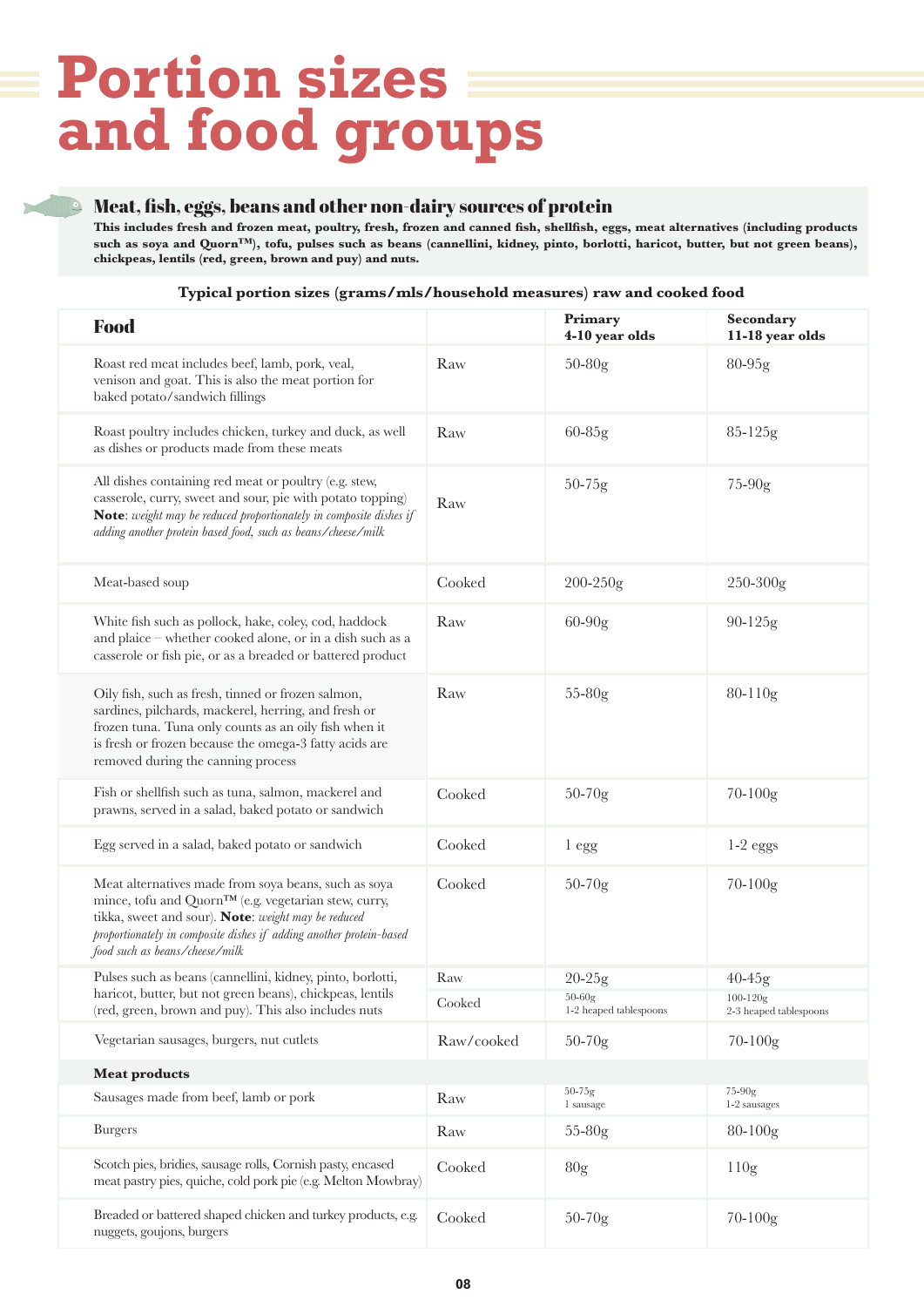#### Milk and dairy

portion size)

This includes all types of milk, cheese, yoghurt (including plain or fruit, frozen and drinking yoghurt), or fromage frais, milk**based sauces, custard (made with milk), puddings made from milk and milk-based sauces.**

| <b>Food</b>                                                                                                                                                                                                                                                      | Primary<br>4-10 year olds | Secondary<br>11-18 year olds            |
|------------------------------------------------------------------------------------------------------------------------------------------------------------------------------------------------------------------------------------------------------------------|---------------------------|-----------------------------------------|
| Lower-fat drinking milk                                                                                                                                                                                                                                          | $150 - 200$ mls           | 200-250 mls                             |
| Milk puddings and whips made with milk                                                                                                                                                                                                                           | $100 - 120g$              | $120 - 150g$                            |
| Custard made with milk (e.g. served with fruit); portion size<br>excludes fruit                                                                                                                                                                                  | $80 - 100$ g              | $100 - 120g$                            |
| Yoghurts                                                                                                                                                                                                                                                         | $80 - 120g$               | $120 - 150g$                            |
| Cheese (added to salads, baked potatoes, sandwiches or crackers)                                                                                                                                                                                                 | $20-30g$                  | $30-40g$                                |
| Foods high in fat, sugar and salt                                                                                                                                                                                                                                |                           |                                         |
| <b>Deep fried foods:</b> including those deep fried or flash fried in the kitchen or in the manufacturing<br>process, such as chips (including oven chips), potato waffles, hash browns, samosas, plantain chips,<br>spring rolls, doughnuts, pakora and bhajis. |                           | Refer to relevant portion<br>size table |
| Batter-coated and breadcrumb-coated foods: including any bought-in or homemade products<br>such as chicken nuggets, fish fingers, battered onion rings and tempura.                                                                                              |                           | Refer to relevant portion<br>size table |
| <b>Pastry:</b> including shortcrust, flaky, filo, choux and puff, used in quiches, meat pies, fruit pies,<br>fruit tarts, sausage rolls, pasties, samosa.                                                                                                        |                           | Refer to relevant portion<br>size table |

**Desserts:** include cereal and starch based desserts such as rice, semolina, tapioca pudding, fruit-based desserts such as jelly, fruit compote, crumbles, and sponge puddings, vegetable-based desserts such as soya-based mousse, egg-based desserts such as ready to eat products and products prepared from egg such as flans, egg custard, custard fillings in pies, meringues, dairy-based desserts such as puddings with dairy-based fillings, fruit or flavoured yoghurt or other fermented milk and/or milk products, ice cream, mousse and fat-based desserts, such as ice cream, made with vegetable fats.

| Fruit pies, sponge puddings or crumbles   | $80 - 100$ g | $100 - 120g$ |
|-------------------------------------------|--------------|--------------|
| Fruit jelly (portion size excludes fruit) | $80 - 100$ g | $100 - 120g$ |

**Cakes and biscuits:** include manufactured, bought-in products and prepared from scratch cakes and biscuits such as individual cakes, buns and pastries, scones, sweet and savoury biscuits.

|                                                                                                                                                                                                                                                                          | Cakes, tray bakes, muffins, scones, doughnuts                                                                                                                                                                                                                                                                | $40-50g$                             | $50-60g$                                                                      |
|--------------------------------------------------------------------------------------------------------------------------------------------------------------------------------------------------------------------------------------------------------------------------|--------------------------------------------------------------------------------------------------------------------------------------------------------------------------------------------------------------------------------------------------------------------------------------------------------------|--------------------------------------|-------------------------------------------------------------------------------|
|                                                                                                                                                                                                                                                                          | Biscuits and flapjack                                                                                                                                                                                                                                                                                        | $25 - 30g$                           | $30-40g$                                                                      |
|                                                                                                                                                                                                                                                                          | Ice cream                                                                                                                                                                                                                                                                                                    | $60-80g$                             | 100 <sub>g</sub>                                                              |
|                                                                                                                                                                                                                                                                          | Pizza base                                                                                                                                                                                                                                                                                                   | $50 - 70g$                           | $80 - 100$ g                                                                  |
|                                                                                                                                                                                                                                                                          | <b>Savoury crackers, bread sticks</b> (served with fruit, vegetables or<br>dairy foods); portion size excludes fruit.                                                                                                                                                                                        | $10 - 15g$<br>1-2 crackers           | $15-30g$<br>2-3 crackers                                                      |
|                                                                                                                                                                                                                                                                          | <b>Condiments:</b> include ketchup, mayonnaise, salad cream, brown<br>sauce, chutney.                                                                                                                                                                                                                        | no more than 10g, or one teaspoonful |                                                                               |
|                                                                                                                                                                                                                                                                          | Gravy                                                                                                                                                                                                                                                                                                        | $20-30g$<br>1 tablespoon             | $40-50g$<br>2 tablespoons                                                     |
| <b>Snacks'</b> means pre-packaged items other than confectionery, sandwiches, cakes or biscuits, which are<br>ready to eat without further preparation and which consist of or include as a basic ingredient potato,<br>cereals, soya, nuts, seeds, fruit or vegetables. |                                                                                                                                                                                                                                                                                                              |                                      | Refer to relevant portion size<br>table for fruit, vegetables and<br>crackers |
|                                                                                                                                                                                                                                                                          | Confectionery: includes cereal bars, processed fruit bars, non-chocolate confectionary (whether or<br>not containing sugar), chocolate in any form (except hot chocolate), any product containing or wholly<br>or partially coated with chocolate and any chocolate-flavoured substance. Cocoa is permitted. |                                      | Not permitted - no portion sizes<br>provided                                  |
|                                                                                                                                                                                                                                                                          | <b>Healthier Drinks</b>                                                                                                                                                                                                                                                                                      |                                      |                                                                               |
|                                                                                                                                                                                                                                                                          | Fruit/vegetable juice (maximum portion size)                                                                                                                                                                                                                                                                 | $150$ mls                            | $150$ mls                                                                     |
|                                                                                                                                                                                                                                                                          | Drinking milk                                                                                                                                                                                                                                                                                                | $150-200$ mls                        | 200-250 mls                                                                   |
|                                                                                                                                                                                                                                                                          | Combination drinks (fruit juice/water, flavoured milk) (maximum                                                                                                                                                                                                                                              | $330$ mls                            | $330$ mls                                                                     |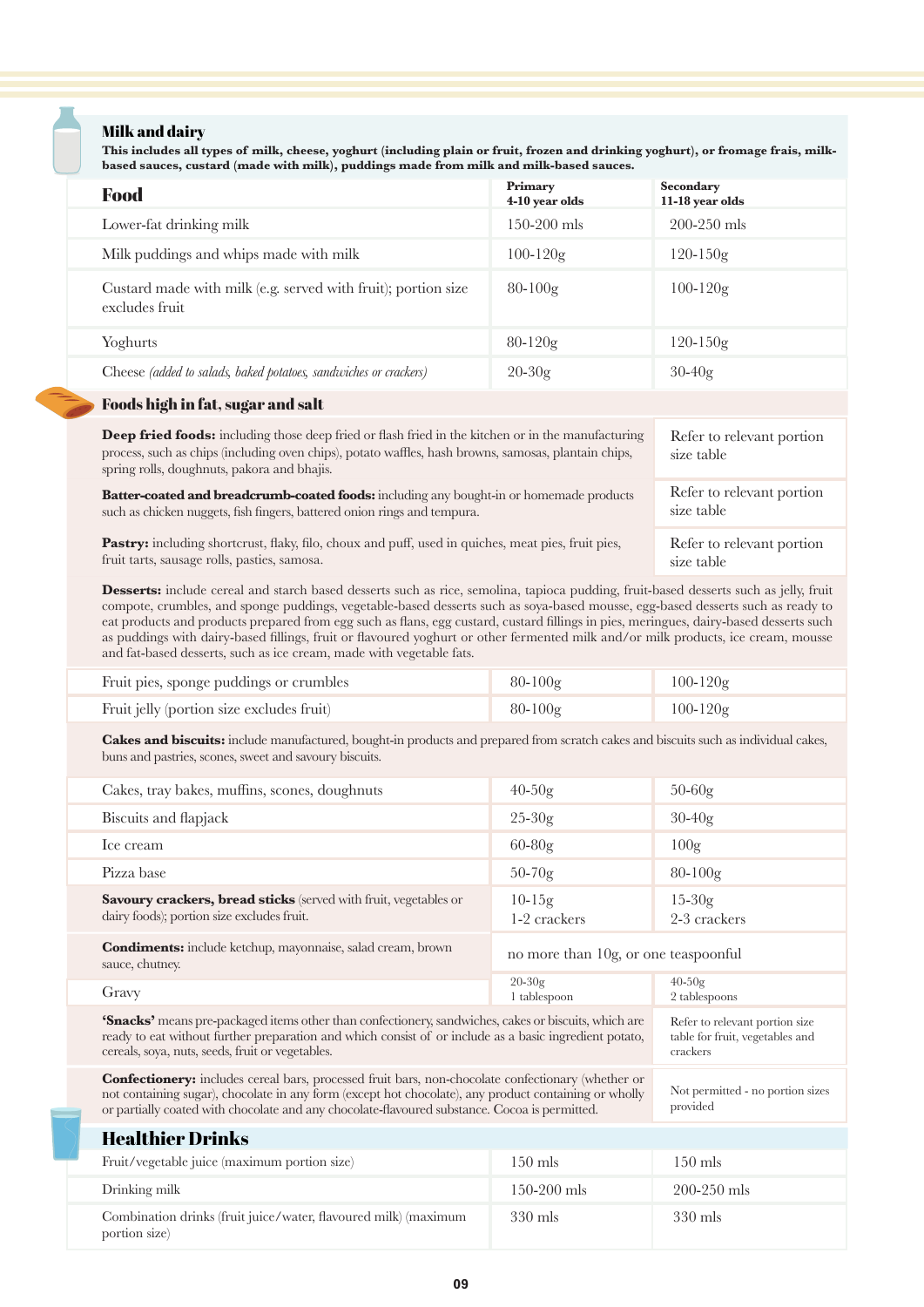# **Top Tips**

## **HOW TO INCREASE THE IRON, ZINC AND CALCIUM CONTENT OF YOUR MENU**

Research shows that some children in Britain aren't getting enough iron, zinc and calcium in their diets to support their rapid growth. Here are some ways to boost their intake of these important minerals.

## **SOURCES OF IRON, ZINC AND CALCIUM IN EACH FOOD GROUP:**



**Starchy** foods

**IRON IRON ZINC** *sources of protein* Wholemeal bread Fortified breakfast cereals

**ZINC** Wholegrain and wheat germ breads Plain popcorn

**CALCIUM**  Bread (except wholemeal) Bread-based products



**IRON** Pulses e.g. chickpeas, lentils, beans (not green beans) Dried apricots Raisins

**CALCIUM**  Dried figs

## Milk and dairy foods

**ZINC** Cheese

## **CALCIUM**

Milk Yoghurt Cheese Milk-based desserts e.g. custard Soya drinks enriched with calcium



## Meat, fish, eggs, beans

*and other non-dairy* 

## **IRON**

Lean red meat e.g. beef, lamb Soya beans, Pulses e.g. chickpeas, lentils, beans (not green beans)

## **ZINC**

Lean red meat e.g. beef, lamb, pork Dark poultry meat Oily fish e.g. canned sardines, pilchards, mackerel Quorn™ Peanuts/ground nuts/almonds Sesame seeds

## **CALCIUM**

Canned sardines or pilchards, drained and mashed up with the bones Tofu (soya bean)

## **MANAGING FOOD ALLERGIES AND INTOLERANCES**

## **Food allergies or intolerances must be taken seriously. Schools and caterers should work closely with parents to support children with medically-verified allergies or intolerances.**

The 2014 EU Food Information for Consumers Regulation (1169/2011)<sup>4</sup> requires food businesses to provide allergy information for unpackaged foods. There are also changes to existing legislation on labelling allergenic ingredients in pre-packed foods. See **http://www.food.gov.uk/enforcement/regulation/fir/ labellingproposals/#.U5hox5RdWfg** for more information.

While it can sometimes feel daunting to cater for children with allergies or intolerances, it is important that these children can enjoy eating school food with their friends. There are a number of organisations who can provide practical help with this issue. Go to **http://whatworkswell.schoolfoodplan.com/articles/ category/16/catering-for-special-diets** for a comprehensive list of helpful organisations.

4 http://ec.europa.eu/food/food/labellingnutrition/foodlabelling/proposed\_legislation\_en.htm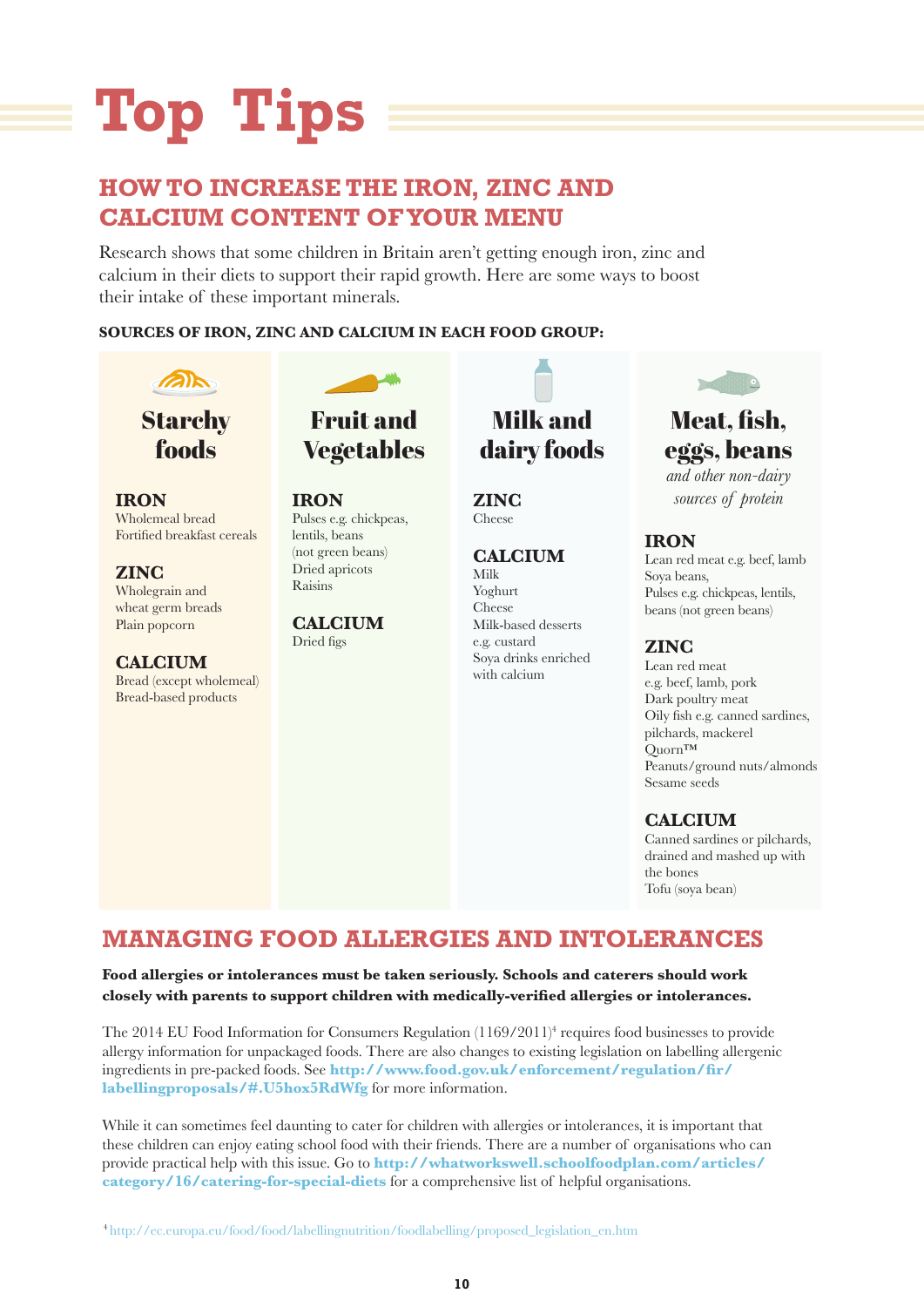## **Standards for school food** *other than lunch*



## Fruit and Vegetables

Fruit and/or vegetables available in all school food outlets

#### **SUGGESTIONS FOR WHAT YOU CAN SERVE**

Pots of sliced/chopped fresh fruit. Fruit kebabs. Vegetable sticks with dips. Salad shaker pots. Malt loaf or fruit bread



## Starchy foods

Starchy food cooked in fat or oil no more than two days each week *(applies across the whole school day)*

#### **SUGGESTIONS FOR WHAT YOU CAN SERVE**

Potatoes, rice, pasta and bread (although these are restricted if cooked in fat or oil). Porridge is a great breakfast food. Use fruit to sweeten if necessary. Otherwise, choose fortified breakfast cereals with higher fibre and low or medium sugar content. Avoid cereals with lots of added sugar and salt



## Meat, fish, eggs, beans

*and other non-dairy sources of protein*

A meat or poultry product (manufactured or homemade and meeting the legal requirements) no more than once each week in primary schools and twice each week in secondary schools *(applies across the whole school day)*

#### **SUGGESTIONS FOR WHAT YOU CAN SERVE**

Offer a variety of sandwich/wraps/ muffin fillings or toast toppings, such as eggs, houmous, sliced meat, poultry, fish, canned fish, baked beans. Or serve tortillas, fajitas, burritos, quesadillas, enchiladas, omelette, Spanish omelette or frittata



## Milk and dairy

Lower fat milk and lactose reduced milk must be available for drinking at least once a day during school hours

#### **SUGGESTIONS FOR WHAT YOU CAN SERVE**

Choose lower fat natural (plain) yoghurt and plain lower fat fromage frais, and add fruit to sweeten



## Healthier drinks

*applies across the whole school day*

Free, fresh drinking water at all times

The only drinks permitted are:

- Plain water (still or carbonated)
- Lower fat milk or lactose reduced milk
- Fruit or vegetable juice (max 150mls)
- Plain soya, rice or oat drinks enriched with calcium; plain fermented milk (e.g. yoghurt) drinks
- Unsweetened combinations of fruit or vegetable juice with plain water (still or carbonated)
- Combinations of fruit juice and lower fat milk or plain yoghurt, plain soya, rice or oat drinks enriched with calcium; cocoa and lower fat milk; flavoured lower fat milk
- Tea, coffee, hot chocolate

Combination drinks are limited to a portion size of 330mls. They may contain added vitamins or minerals, but no more than 5% added sugars or honey or 150mls fruit juice. Fruit juice combination drinks must be at least 45% fruit juice

Many of the food-based standards apply to food served throughout the school day, including breakfast, midmorning break and after school clubs, as well as from vending machines and tuck shops. We have produced a checklist (see page 16) for schools to ensure the food and drink provision in each outlet operating in the school is compliant with the food-based standards for food other than lunch, available to download at

www.schoolfoodplan.com/standards

*As with the previous standards, these do not apply at parties, celebrations to mark religious or cultural occasions, or at fund-raising events.*



## Foods high in fat, sugar and salt

- No more than two portions of food that has been deep-fried, battercoated, breadcrumb-coated, each week *(applies across the whole school day)*
- No more than two portions of food which include pastry each week *(applies across the whole school day)*
- No snacks, except nuts, seeds, vegetables and fruit with no added salt, sugar or fat
	- *(applies across the whole school day)*
- No savoury crackers or breadsticks
- No confectionery, chocolate and chocolate-coated products *(applies across the whole school day)*
- No cakes, biscuits, pastries or desserts (except yoghurt or fruit-based desserts containing at least 50% fruit)
- Salt must not be available to add to food after it has been cooked
- Any condiments limited to sachets or portions of no more than 10 grams or one teaspoonful

## **SUGGESTIONS FOR WHAT YOU CAN SERVE**

Remember: foods high in fat, sugar and salt are restricted or not permitted at times other than lunch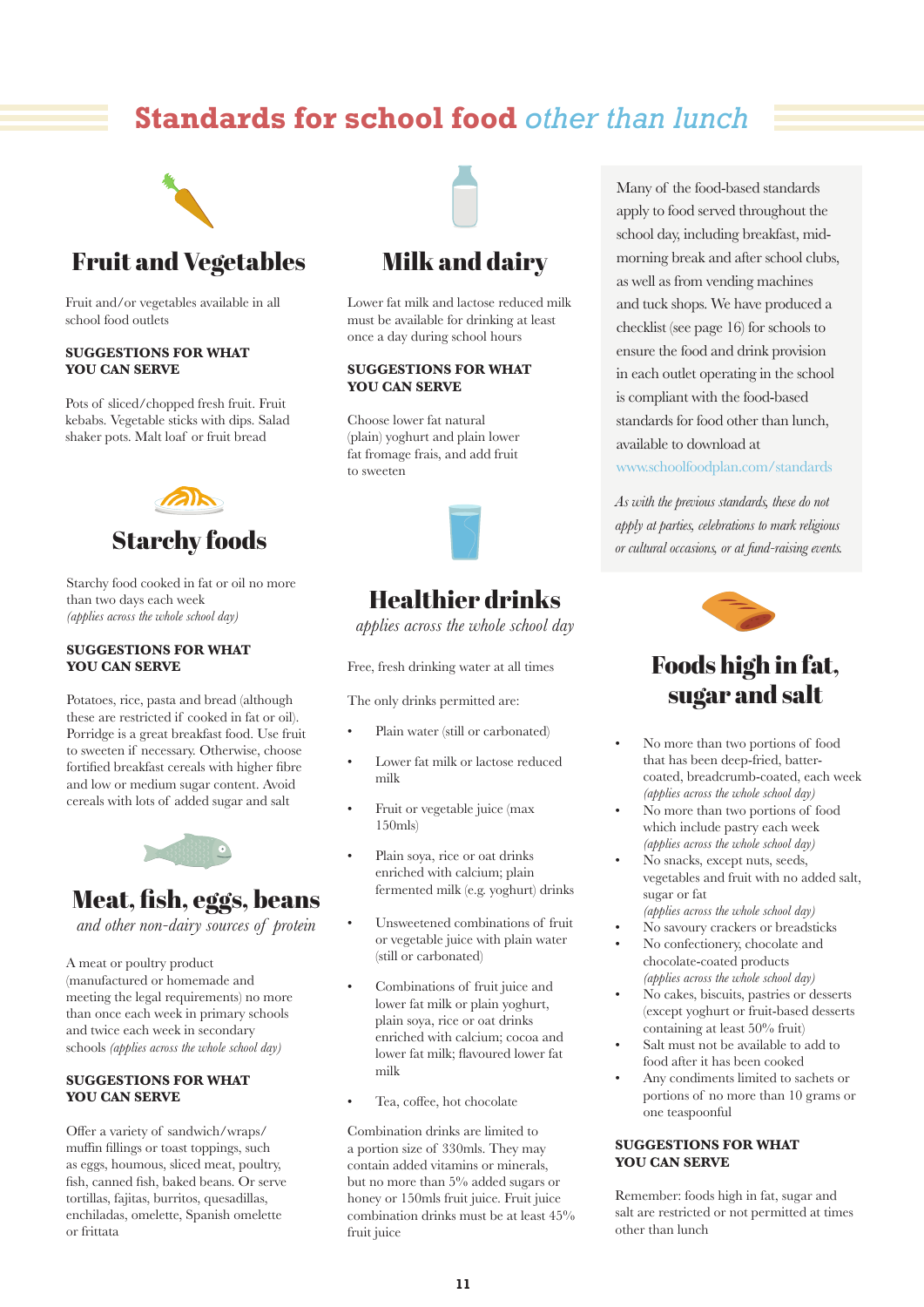## **Advice for preparing varied and tasty menus**

## **1 HOW TO CREATE INTERESTING, VARIED AND HEALTHY MENUS**

The School Food Plan has collected many examples of menus which meet the food-based standards and the nutrient framework – along with useful recipes created by caterers and cooks. You can access them by going to **www.schoolfoodplan.com/standards**

## **2 COOKING HEALTHIER FOOD**

- • Choose products that meet the Responsibility Deal salt targets: **https://responsibilitydeal.dh.gov.uk**
- Ask suppliers for nutritional information for their products, and read food labels to select those with lower amounts of fat, saturated fat, salt and sugars.
- Take action to limit the fat, sugar and salt content of recipes.
- Trim visible fat from meat, remove skin from poultry.
- Avoid frying or roasting. If you do, use spray oils.
- Skim fat from the surfaces of liquids.
- Roast or grill on a rack or trivet rather than cooking in a flat oven tray.
- Thicken soups and sauces with puréed vegetables or reductions, rather than adding extra flour and fat.
- Use lower fat vinaigrette or yoghurt dressings instead of mayonnaise.
- Don't add salt when boiling starchy foods or vegetables.
- Try halving the amount of sugar suggested in recipes. Or use fresh or dried fruit in dishes instead of sugar.

## **3 HOMEMADE FOOD**

Consider making popular foods like burgers and sausages from scratch. Such 'homemade' offerings are usually healthier than the pre-made products sold by suppliers. Once you're cooking from scratch, why not branch out? The same mince used for a burger could make a meatloaf, meatballs or a ragout, to name but a few.

## **4 READING FOOD LABELS TO CHOOSE LOWER FAT, SATURATED FAT, SUGAR AND SALT PRODUCTS**

When buying food, ask suppliers for nutritional information and choose those which are marked as 'low' or 'medium' in fat, saturated fat, sugar and salt (sodium). Portion sizes given on the product label may not be appropriate for children, so use the portion size checklist here.

## **FOOD LABELLING GUIDELINES FOR FAT, SATURATED FAT, SALT AND SUGAR PER 100G**  (WHETHER OR NOT IT IS SOLD BY VOLUME)

| <b>NUTRIENT</b>                 | <b>WHAT IS LOW</b><br>per $100g$ ? | <b>WHAT IS MEDIUM</b><br>per $100g$ ? | <b>WHAT IS HIGH</b><br>per $100g$ ? | <b>WHAT IS HIGH</b><br>per portion? |  |  |
|---------------------------------|------------------------------------|---------------------------------------|-------------------------------------|-------------------------------------|--|--|
| Fat                             | $3.0g$ or less                     | $3.0 - 17.5g$                         | More than 17.5g                     | More than $21.0g$                   |  |  |
| Saturated Fat                   | 1.5g or less                       | $1.5 - 5.0g$                          | More than $5.0g$                    | More than $6.0g$                    |  |  |
| Sugar                           | $5.0g$ or less                     | $5.0 - 22.5g$                         | More than 22.5g                     | More than $27.0g$                   |  |  |
| Salt                            | $0.3g$ or less                     | $0.3 - 1.5g$                          | More than 1.5g                      | More than 1.8g                      |  |  |
| Criteria for drinks (per 100ml) |                                    |                                       |                                     |                                     |  |  |
| <b>Total Fat</b>                | 1.5g or less                       | $1.5 - 8.75g$                         | More than $8.75g$                   | More than $10.5g$                   |  |  |
| Saturated fat                   | $0.75g$ or less                    | $0.75 - 2.5g$                         | More than $2.5g$                    | More than $3.0g$                    |  |  |
| (Total) Sugars                  | $2.5g$ or less                     | $2.5 - 11.25g$                        | More than $11.25g$                  | More than $13.5g$                   |  |  |
| $Salt*$                         | $0.3g$ or less                     | $0.3 - 0.75g$                         | More than $0.75g$                   | More than $0.9g$                    |  |  |

\* Sodium from all sources expressed as salt (1g sodium = 2.2.g salt)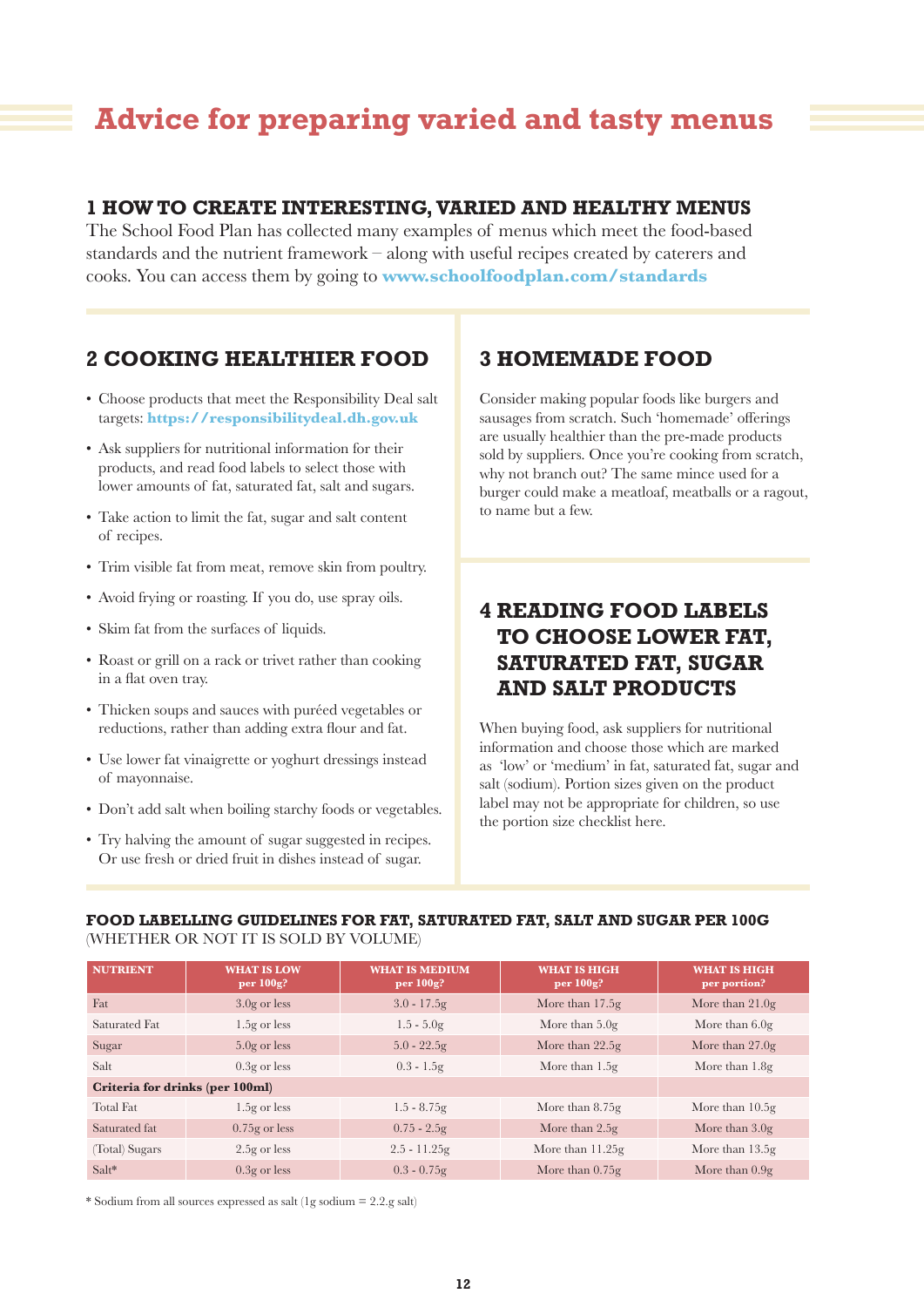## **Good procurement and Government Buying Standards**

There are a number of resources available to caterers and cooks to help them source their food responsibly.

| <b>GOVERNMENT</b><br><b>BUYING STANDARDS</b>                          | Government Buying Standards set clear technical<br>specifications to assist with buying food and catering services.<br>https://www.gov.uk/government/policies/making-<br>sustainable-development-a-part-of-all-government-<br>policy-and-operations<br>These will be supplemented in the summer of 2014 by a<br>toolkit to support public procurement. |
|-----------------------------------------------------------------------|--------------------------------------------------------------------------------------------------------------------------------------------------------------------------------------------------------------------------------------------------------------------------------------------------------------------------------------------------------|
| <b>FOOD FOR LIFE</b><br><b>CATERING MARK</b>                          | The Food for Life Catering Mark provides independent<br>endorsement that food providers are meeting the school food<br>standards and serving food prepared from fresh, sustainable<br>and locally sourced ingredients: www.sacert.org/catering                                                                                                         |
| <b>FAIRTRADE</b>                                                      | Buy Fairtrade products. See the national Fairtrade purchasing<br>guide for caterers at:<br>www.fairtrade.org.uk/for_business/business_<br>resources/stock_fairtrade_products.aspx                                                                                                                                                                      |
| <b>ADVICE ON SEASONAL</b><br><b>AND LOCAL FOOD</b>                    | Buy seasonal and local food. As well as often being more<br>sustainable in production, it can build greater awareness<br>of local produce and build stronger links with local food<br>suppliers. See: http://www.childrensfoodtrust.org.<br>uk/assets/rsrcs/british-seasonal-food-charts/<br>cft_sfdchart_alfinal.pdf                                  |
|                                                                       | Directories of local and regional food suppliers can be found<br>at: www.sustainweb.org/foodlegacy/local_and_<br>sustainable_food_directories                                                                                                                                                                                                          |
| <b>MARINE STEWARDSHIP</b><br><b>COUNCIL</b>                           | Choose fish from verifiably sustainable sources and ideally<br>Marine Stewardship Council (MSC) certified: www.msc.org<br>Also see: www.fishonline.org                                                                                                                                                                                                 |
| <b>OTHER USEFUL RESOURCES</b><br>OF SCHOOL FOOD<br><b>PROCUREMENT</b> | Children's Food Trust Quick guide to school food<br>procurement: www.childrensfoodtrust.org.uk/assets/<br>rsrcs/quick-guides/CFTQGdProcV2_FINAL-web.<br>pdf                                                                                                                                                                                            |
|                                                                       | Food Delivery for Schools Programme. To find out more<br>about the FDfS Programme: www.pro5.org                                                                                                                                                                                                                                                        |
| <b>FOOD WASTE</b>                                                     | Reducing food waste can save money and time and<br>be a great way to get pupils involved. For top tips, see:<br>www.recyclenow.com/recycle/recycle-<br>schoolreducing-food-waste                                                                                                                                                                       |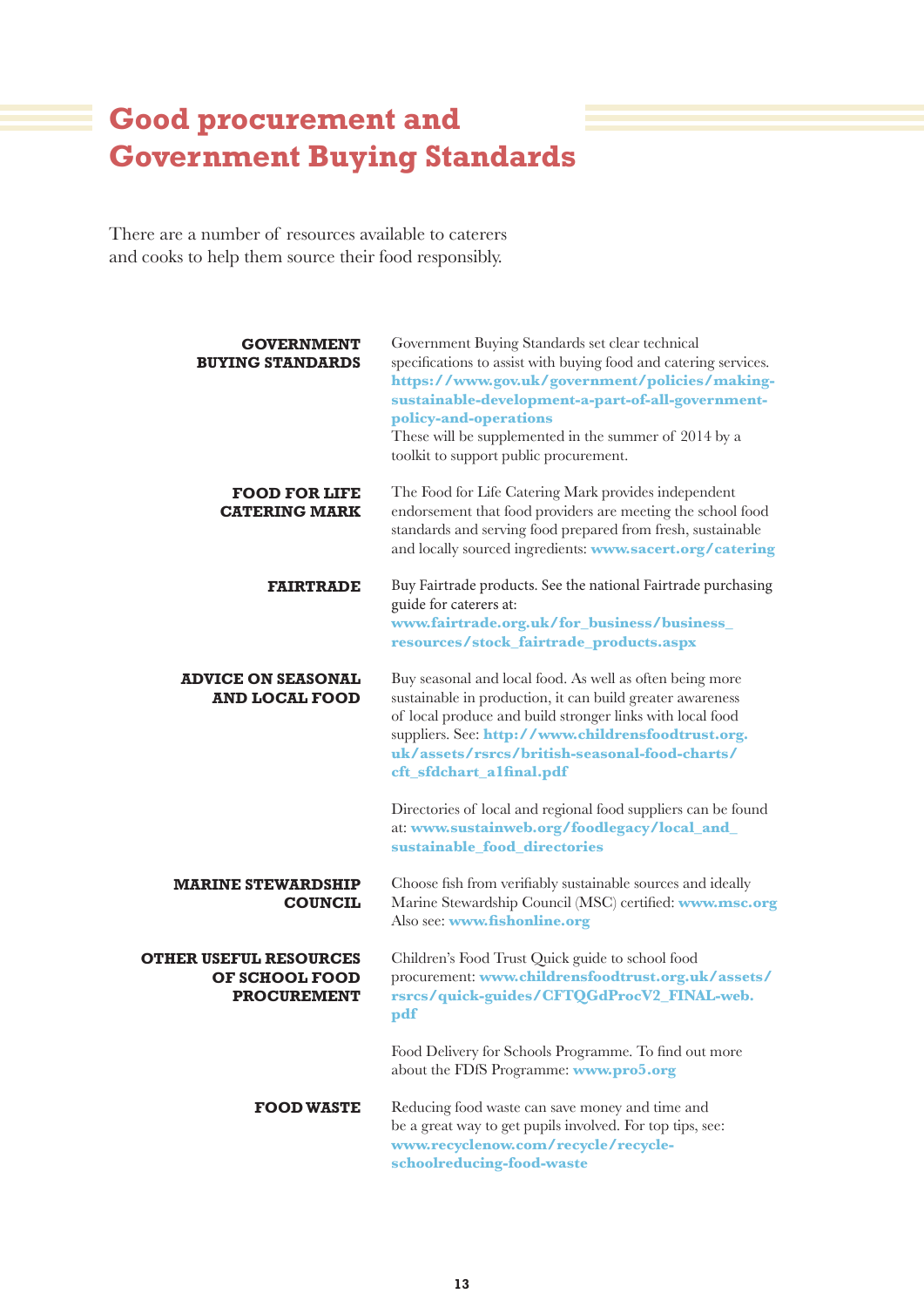## **Where to go for more information and advice**

The School Food Plan lays out 16 clear actions that support schools to transform their school food – both what children eat in school and how they learn about food. Go to **www.schoolfoodplan.com/www** to find examples of what other schools are doing to encourage children to eat well and to find details of many excellent organisations who are there to help.

### **RECIPES AND MENUS**

Visit **www.schoolfoodplan.com/www** for a range of recipes and menus that meet the food based standards and nutrient framework.

#### **AWARD SCHEMES FOR SCHOOLS AND CATERERS**

- The Children's Food Trust Excellence Award champions healthy eating for children food.  **www.childrensfoodtrust.org.uk/ award**
- The Food for Life Partnership (FFLP) is an award scheme for schools which provides a framework to transform food culture through improving school food, meal take up and food education through a 'whole school approach'. **www.foodforlife.org.uk**

#### **ALLERGIES AND SPECIAL DIETS**

See **http://whatworkswell. schoolfoodplan.com/articles/ category/16/catering-for-special-diets** for a list of organisations who can help with allergies, cultural and special diets

#### **DRINKS**

For an updated list and definitions of drinks permitted in schools in England, see: **www.childrensfoodtrust.org.uk/ revisedstandards**

#### **HEALTHIER CATERING TOOLKITS**

- Public Health England has published 'Healthier and more sustainable catering: a toolkit for serving food to adults'. **https://www.gov.uk/government/ publications/healthier-and-moresustainable-catering-a-toolkit-forserving-food-to-adults**
- Department for Health catering guidance for small businesses. **https://www.gov.uk/ government/uploads/system/ uploads/attachment\_data/ file/193106/130408-RD-Toolkit-Web-version.pdf**

## **USEFUL ORGANISATIONS**

### **DEPARTMENT FOR EDUCATION**

The Department for Education sets the standards for school food and is responsible for the legislation. A link to the school food regulations can be found at: **www.schoolfoodplan.com/standards**

#### **DEPARTMENT FOR ENVIRONMENT, FOOD AND RURAL AFFAIRS (DEFRA)**

The Department for Environment, Food and Rural Affairs (Defra) is responsible for Government Buying Standards (GBS) and is developing a government initiative to encourage better public sector procurement of food and catering services. It encourages a healthy, engaged approach to food in schools as well as other parts of the public sector and provides a toolkit to assist buyers and sellers. The GBS are available now and a toolkit and further guidance will be available from summer 2014:

**https://www.gov.uk/government/policies/makingsustainable-development-a-part-of-all-government-policyand-operations**

### **PUBLIC HEALTH ENGLAND**

PHE is an executive agency of the Department of Health. Its mission is to protect and improve the nation's health and to address inequalities. Its social marketing campaign is Change4Life, which aims to help Key Stage 1 and 2 pupils understand the benefits of eating well and living a more active lifestyle from an early age: **www.nhs.uk/c4l/schools**

#### **LACA**

The Lead Association for Catering in Education (LACA) is the lead membership organisation for the School Food sector. It has lots of information and advice on school food for members: **www.laca.co.uk**

#### **CHILDREN'S FOOD TRUST**

The Children's Food Trust is a national charity protecting every child's right to eat better and, so, to do better. The Trust provides tailored advice, training and practical support for all those involved in children's food: **www.childrensfoodtrust.org.uk**

#### **FOOD FOR LIFE PARTNERSHIP**

The Food for Life Partnership (FFLP) is an award scheme for schools which provides a framework to transform food culture through improving school food, meal take up and food education through a 'whole school approach': **www.foodforlife.org.uk**

#### **COMMUNITY DIETITIANS**

Your community dietitian can be contacted through your local Public Health team or the British Dietetic Association: **www.bda.uk.com**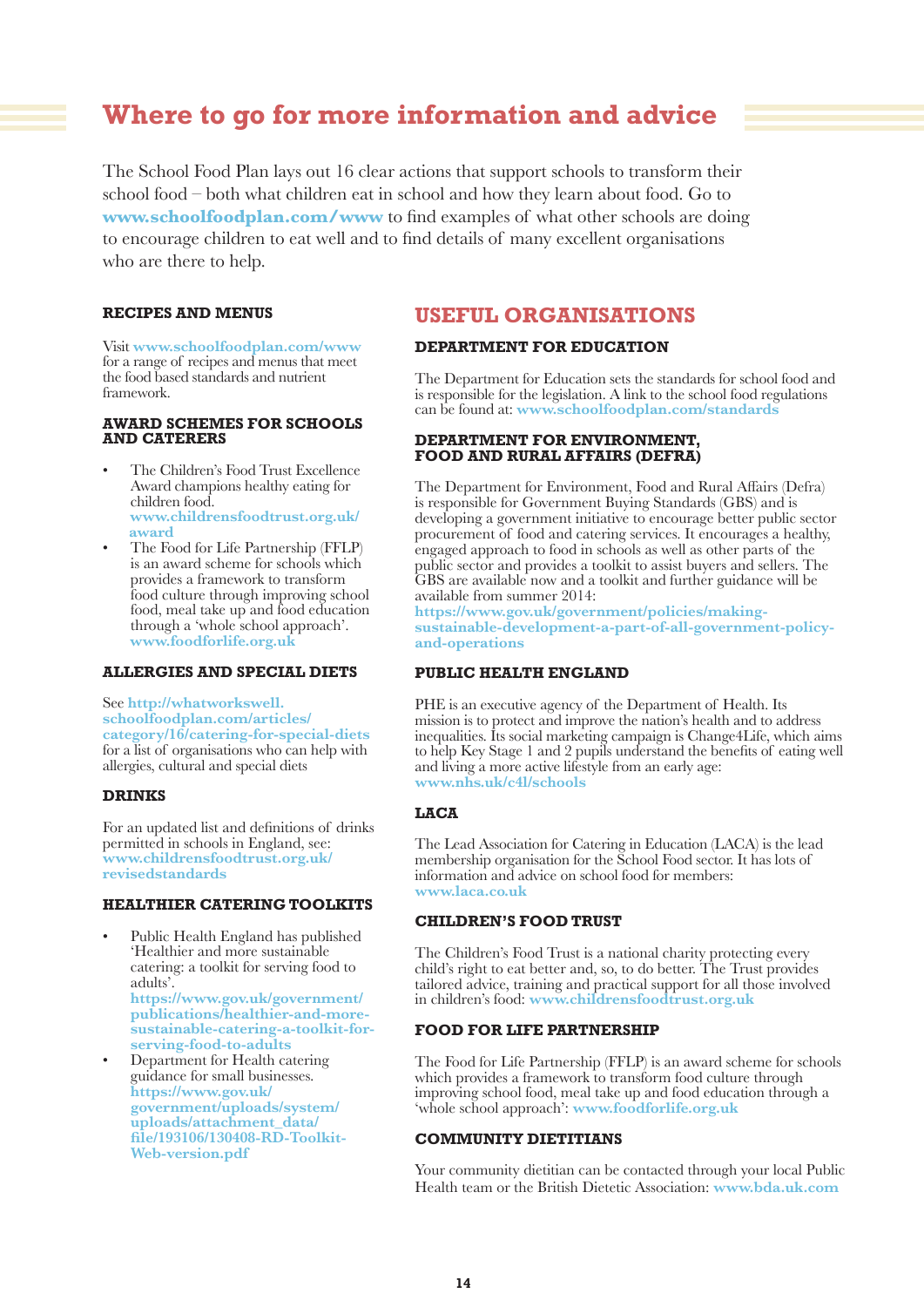# **Checklist for** *school lunches*

| <b>NAME OF SCHOOL:</b><br><b>DATE OF MENU:</b> |                                                                                                                                                                                                                                                                                                                                                                                                                                                                                                                                                                                                                                                                                                                                                                       |        |                    |        |
|------------------------------------------------|-----------------------------------------------------------------------------------------------------------------------------------------------------------------------------------------------------------------------------------------------------------------------------------------------------------------------------------------------------------------------------------------------------------------------------------------------------------------------------------------------------------------------------------------------------------------------------------------------------------------------------------------------------------------------------------------------------------------------------------------------------------------------|--------|--------------------|--------|
|                                                |                                                                                                                                                                                                                                                                                                                                                                                                                                                                                                                                                                                                                                                                                                                                                                       |        | Standard met (Y/N) |        |
| Food group                                     | Food-based standards for school lunches                                                                                                                                                                                                                                                                                                                                                                                                                                                                                                                                                                                                                                                                                                                               | Week 1 | Week 2             | Week 3 |
| <b>STARCHY FOOD</b>                            | One or more portions of food from this group every day                                                                                                                                                                                                                                                                                                                                                                                                                                                                                                                                                                                                                                                                                                                |        |                    |        |
|                                                | Three or more different starchy foods each week                                                                                                                                                                                                                                                                                                                                                                                                                                                                                                                                                                                                                                                                                                                       |        |                    |        |
|                                                | One or more wholegrain varieties of starchy food each week                                                                                                                                                                                                                                                                                                                                                                                                                                                                                                                                                                                                                                                                                                            |        |                    |        |
|                                                | Starchy food cooked in fat or oil no more than two days each week<br>(applies to food served across the whole school day)                                                                                                                                                                                                                                                                                                                                                                                                                                                                                                                                                                                                                                             |        |                    |        |
|                                                | Bread - with no added fat or oil - must be available every day                                                                                                                                                                                                                                                                                                                                                                                                                                                                                                                                                                                                                                                                                                        |        |                    |        |
| <b>FRUIT AND</b>                               | One or more portions of vegetables or salad as an accompaniment every day                                                                                                                                                                                                                                                                                                                                                                                                                                                                                                                                                                                                                                                                                             |        |                    |        |
| <b>VEGETABLES</b>                              | One or more portions of fruit every day                                                                                                                                                                                                                                                                                                                                                                                                                                                                                                                                                                                                                                                                                                                               |        |                    |        |
|                                                | A dessert containing at least 50% fruit two or more times each week                                                                                                                                                                                                                                                                                                                                                                                                                                                                                                                                                                                                                                                                                                   |        |                    |        |
|                                                | At least three different fruits, and three different vegetables each week                                                                                                                                                                                                                                                                                                                                                                                                                                                                                                                                                                                                                                                                                             |        |                    |        |
| MEAT, FISH,                                    | A portion of food from this group every day                                                                                                                                                                                                                                                                                                                                                                                                                                                                                                                                                                                                                                                                                                                           |        |                    |        |
| <b>EGGS, BEANS</b><br><b>AND OTHER</b>         | A portion of meat or poultry on three or more days each week                                                                                                                                                                                                                                                                                                                                                                                                                                                                                                                                                                                                                                                                                                          |        |                    |        |
| <b>NON-DAIRY</b>                               | Oily fish once or more every three weeks                                                                                                                                                                                                                                                                                                                                                                                                                                                                                                                                                                                                                                                                                                                              |        |                    |        |
| <b>SOURCES OF</b><br><b>PROTEIN</b>            | For vegetarians, a portion of non-dairy protein three or more days a week                                                                                                                                                                                                                                                                                                                                                                                                                                                                                                                                                                                                                                                                                             |        |                    |        |
|                                                | A meat or poultry product (manufactured or homemade and meeting the legal                                                                                                                                                                                                                                                                                                                                                                                                                                                                                                                                                                                                                                                                                             |        |                    |        |
|                                                | requirements) no more than once a week in primary schools and twice each week in<br>secondary schools, (applies across the whole school day)                                                                                                                                                                                                                                                                                                                                                                                                                                                                                                                                                                                                                          |        |                    |        |
| <b>MILK AND</b>                                | A portion of food from this group every day                                                                                                                                                                                                                                                                                                                                                                                                                                                                                                                                                                                                                                                                                                                           |        |                    |        |
| <b>DAIRY</b>                                   | Lower fat milk and lactose reduced milk must be available for drinking at least once a day<br>during school hours                                                                                                                                                                                                                                                                                                                                                                                                                                                                                                                                                                                                                                                     |        |                    |        |
| <b>FOODS HIGH IN</b><br>FAT, SUGAR AND         | No more than two portions a week of food that has been deep-fried, batter-coated<br>or breadcrumb-coated (applies across the whole school day)                                                                                                                                                                                                                                                                                                                                                                                                                                                                                                                                                                                                                        |        |                    |        |
| <b>SALT</b>                                    | No more than two portions of food which include pastry each week<br>(applies across the whole school day)                                                                                                                                                                                                                                                                                                                                                                                                                                                                                                                                                                                                                                                             |        |                    |        |
|                                                | No snacks, except nuts, seeds, vegetables and fruit with no added salt, sugar or fat (applies<br>across the whole school day)                                                                                                                                                                                                                                                                                                                                                                                                                                                                                                                                                                                                                                         |        |                    |        |
|                                                | Savoury crackers or breadsticks can be served at lunch with fruit or vegetables or<br>dairy food                                                                                                                                                                                                                                                                                                                                                                                                                                                                                                                                                                                                                                                                      |        |                    |        |
|                                                | No confectionery, chocolate and chocolate-coated products,<br>(applies across the whole school day)                                                                                                                                                                                                                                                                                                                                                                                                                                                                                                                                                                                                                                                                   |        |                    |        |
|                                                | Desserts, cakes and biscuits are allowed at lunchtime.<br>They must not contain any confectionery                                                                                                                                                                                                                                                                                                                                                                                                                                                                                                                                                                                                                                                                     |        |                    |        |
|                                                | Salt must not be available to add to food after it has been cooked                                                                                                                                                                                                                                                                                                                                                                                                                                                                                                                                                                                                                                                                                                    |        |                    |        |
|                                                | Any condiments limited to sachets or portions of no more than 10 grams or one                                                                                                                                                                                                                                                                                                                                                                                                                                                                                                                                                                                                                                                                                         |        |                    |        |
| <b>HEALTHIER</b>                               | teaspoonful.<br>Free, fresh drinking water at all times                                                                                                                                                                                                                                                                                                                                                                                                                                                                                                                                                                                                                                                                                                               |        |                    |        |
| <b>DRINKS</b>                                  | The only drinks permitted are:                                                                                                                                                                                                                                                                                                                                                                                                                                                                                                                                                                                                                                                                                                                                        |        |                    |        |
| applies across the whole<br>school day         | Plain water (still or carbonated)<br>Lower fat milk or lactose reduced milk<br>$\bullet$<br>Fruit or vegetable juice (max 150mls)<br>$\bullet$<br>Plain soya, rice or oat drinks enriched with calcium; plain fermented milk (e.g.<br>$\bullet$<br>yoghurt) drinks<br>Unsweetened combinations of fruit or vegetable juice with plain water (still or<br>carbonated)<br>Combinations of fruit juice and lower fat milk or plain yoghurt, plain soya, rice or<br>oat drinks enriched with calcium; cocoa and lower fat milk; flavoured lower fat milk<br>Tea, coffee, hot chocolate<br>Combination drinks are limited to a portion size of 330mls. They may contain added<br>vitamins or minerals, but no more than $5\%$ added sugars or honey or 150mls fruit juice. |        |                    |        |
|                                                | Fruit juice combination drinks must be at least 45% fruit juice                                                                                                                                                                                                                                                                                                                                                                                                                                                                                                                                                                                                                                                                                                       |        |                    |        |

**It is expected that schools will use these checklists in combination with the nutrition criteria of the Government Buying Standards for Food and Catering Services.**